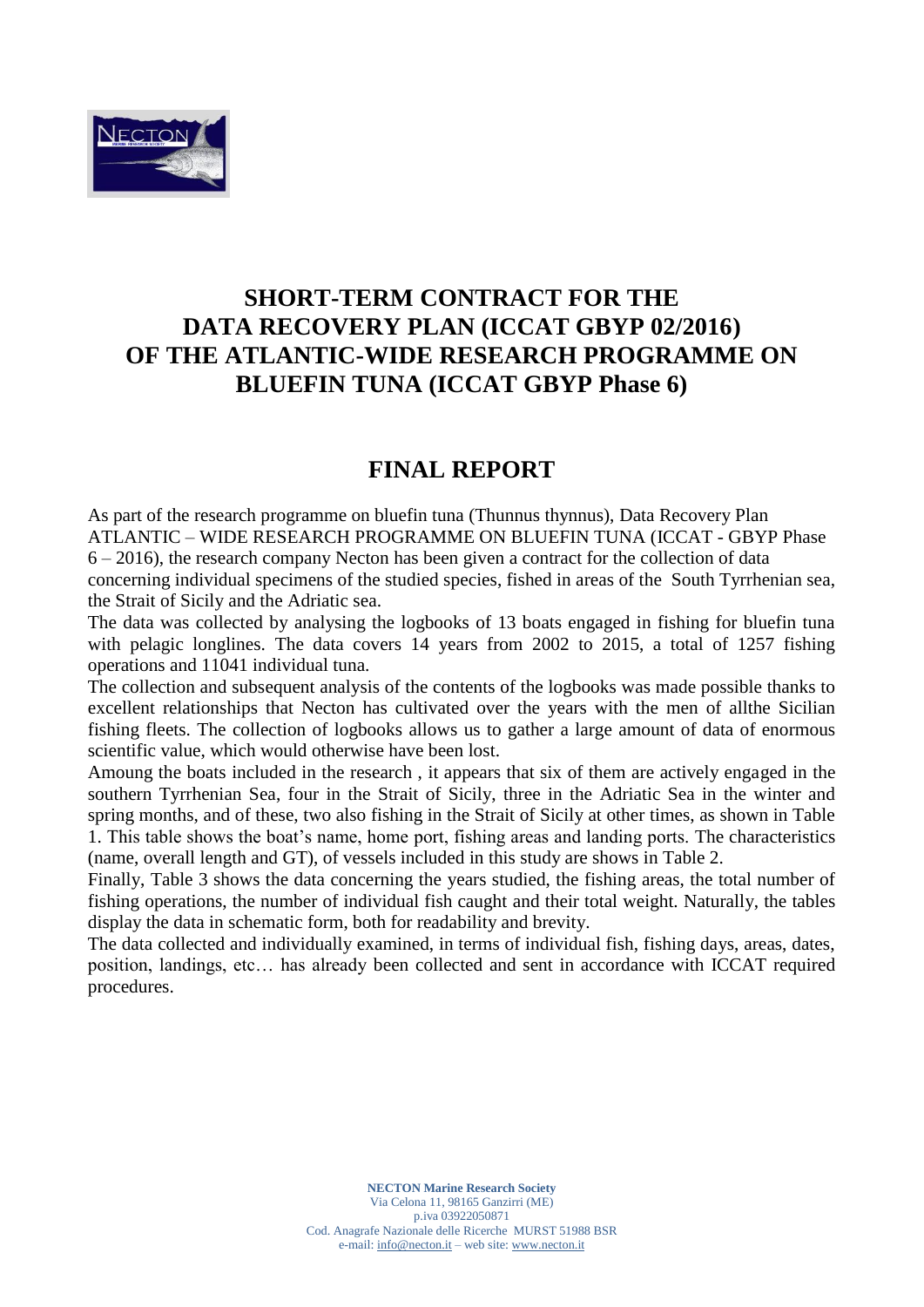| Name of vessel       | Port of belonging    | <b>Fishing Ground</b>    | Port of landing                   |
|----------------------|----------------------|--------------------------|-----------------------------------|
| <b>CALYPSO</b>       | Catania              | South Tyrrhenian sea     | Milazzo, Is. Vulcano              |
| S. GIUSEPPE          | Lipari               | South Tyrrhenian sea     | Is. Lipari, Is. Salina            |
| S. MARIA             | Porticello S. Flavia | South Tyrrhenian sea     | Is. Lipari, Is. Salina            |
| <b>FRANCESCA</b>     | Porticello S. Flavia | South Tyrrhenian sea     | Porticello S. Flavia              |
| <b>ANNA MARIA</b>    | Porticello S. Flavia | South Tyrrhenian sea     | Porticello S. Flavia              |
| MARIA M.             | Porticello S. Flavia | South Tyrrhenian sea     | Porticello S. Flavia              |
| <b>SAMANTHA</b>      | Porto Empedocle      | <b>Strait of Sicily</b>  | Is.Lampedusa, Siracusa, Porto     |
|                      |                      |                          | Empedocle, Is. Pantelleria, Gela, |
|                      |                      |                          | Licata                            |
| <b>PATRIZIA</b>      | Porto Empedocle      | <b>Strait of Sicily</b>  | Is.Lampedusa                      |
| <b>FLAVIA</b>        | Porto Empedocle      | <b>Strait of Sicily</b>  | Is.Lampedusa                      |
| <b>S. FRANCESCO</b>  | Trapani              | <b>Strait of Sicily</b>  | Is.Lampedusa                      |
| <b>SPARVIERO</b>     | Palermo              | Adriatic sea             | Giulianova, Civitanova Marche     |
| <b>DELIA ASSUNTA</b> | Marsala              | Adriatic sea – Strait of | Giulianova, Civitanova            |
|                      |                      | Sicily                   | Marche, Marsala                   |
| <b>ANNAII</b>        | Marsala              | Adriatic sea             | Giulianova, Civitanova            |
|                      |                      |                          | Marche, Marsala                   |

Tab. 1

| Name of vessel       | Length (LFT) | <b>GT</b>      |
|----------------------|--------------|----------------|
| <b>CALYPSO</b>       | 13,89        | 13             |
| <b>S. GIUSEPPE</b>   | 12,72        | 14             |
| S. MARIA             | 12,25        | 6              |
| <b>FRANCESCA</b>     | 11,13        | 7              |
| <b>ANNA MARIA</b>    | 11,37        | 5              |
| <b>MARIA M.</b>      | 13,70        | 8              |
| <b>SAMANTHA</b>      | 21,05        | 43             |
| <b>PATRIZIA</b>      | 10,42        | $\overline{4}$ |
| <b>FLAVIA</b>        | 10,50        | 4              |
| <b>S. FRANCESCO</b>  | 11,41        | 8              |
| <b>SPARVIERO</b>     | 19,70        | 53             |
| <b>DELIA ASSUNTA</b> | 19,90        | 67             |
| <b>ANNAII</b>        | 22,38        | 59,92          |

Tab. 2

| <b>YEAR</b> | <b>FISHING</b>          | $N^{\circ}$ FISHING | $N^{\circ}$ BFT | WEIGHT Kg |
|-------------|-------------------------|---------------------|-----------------|-----------|
|             | <b>GROUND</b>           | <b>OPERATIONS</b>   |                 |           |
| 2002        | <b>Strait of Sicily</b> | 88                  | 159             | 6081      |
|             | Tyrrhenian sea          | 76                  | 550             | 43184,5   |
|             | Adriatic sea            | 14                  | 75              | 3789,5    |
|             |                         |                     |                 |           |
| 2003        | <b>Strait of Sicily</b> | 21                  | 97              | 4939      |
|             | Tyrrhenian sea          | 60                  | 730             | 37114,5   |
|             | Adriatic sea            | 28                  | 120             | 6522,5    |
|             |                         |                     |                 |           |
| 2004        | <b>Strait of Sicily</b> | 29                  | 162             | 6730      |
|             | Tyrrhenian sea          | 70                  | 630             | 29912,5   |
|             | Adriatic sea            | 11                  | 79              | 5941      |
|             |                         |                     |                 |           |

**NECTON Marine Research Society** Via Celona 11, 98165 Ganzirri (ME) p.iva 03922050871 Cod. Anagrafe Nazionale delle Ricerche MURST 51988 BSR e-mail[: info@necton.it](mailto:info@necton.it) – web site: [www.necton.it](http://www.necton.it/)